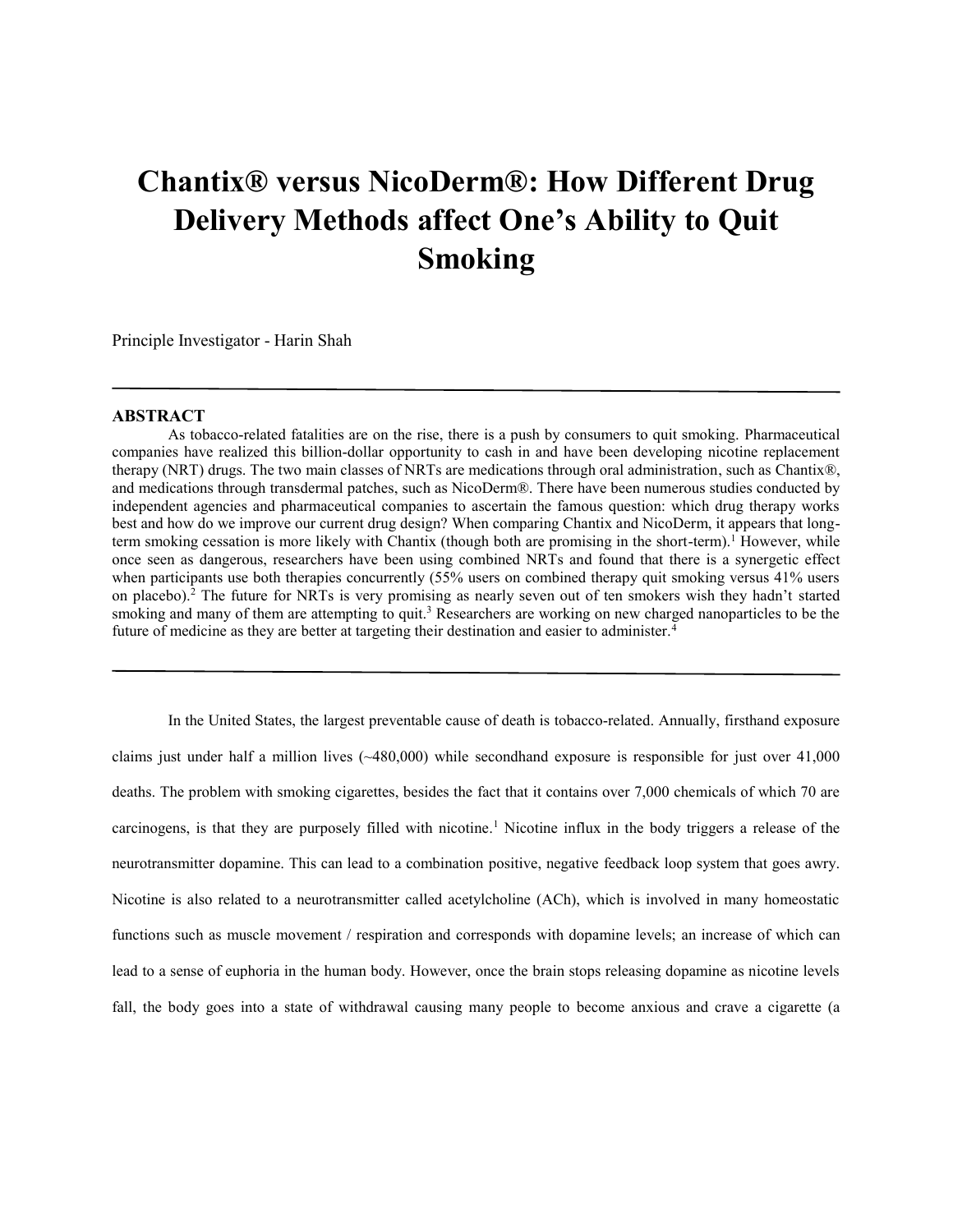nicotine source).<sup>8</sup> Hence, we have addiction. In this paper we will study the effects of two different drug delivery systems by comparing Chantix<sup>\*</sup> and NicoDerm, an oral pill and transdermal patch, respectively.



 $\overline{\phantom{a}}$ 

*Figure 1: Nicotine*  $(C_{10}H_{14}N_2)$  and Acetylcholine  $(C_7H_{16}NO_2^+)$  are both organic substances that are *involved in addiction. Nicotine is an extremely toxic alkaloid, which explains why nitrogen is present. Acetylcholine is an ester of choline which is a nitrogen-containing alcohol related to B vitamins.*8

To begin, there are many forms of NRT such as patches, gums, inhalers, pills, etc. A popular therapy is NicoDerm: a transdermal patch. NicoDerm works by "[controlling] the release of nicotine into your bloodstream through your skin. The level of nicotine uptake is lower than that of cigarettes, and the program is designed to allow your body to gradually adjust to having less nicotine until you don't need any." This makes it relatively difficult for a user to accidently overdose on the drug or to take it incorrectly.<sup>5</sup>

While once the most widely used vehicle for nicotine replacement therapy, there have been conflicting reports as to whether NicoDerm has any significant effects in the long-term. In the scientifically peer-reviewed journal *JAMA Intern Med*, a study is conducted entitled "Long-term Nicotine Replacement Therapy: A Randomized Clinical Trial". Participants on the patch (sample size,  $n = 525$  smokers) for 8, 24, and 52 weeks were evaluated to see if they had successfully stopped smoking. The findings indicated that there is some success of cessation in the short-term, but effectiveness is questioned in the long-term as success rates sharply drop after the 24-week mark.<sup>7</sup> There are also numerous side effects such as skin irritation, headache, racing heartbeat, and nausea.<sup>6</sup>

<sup>\*</sup> *Note that the Chantix is also known by its generic name – varenicline – which for the purposes of this paper will be used interchangeably*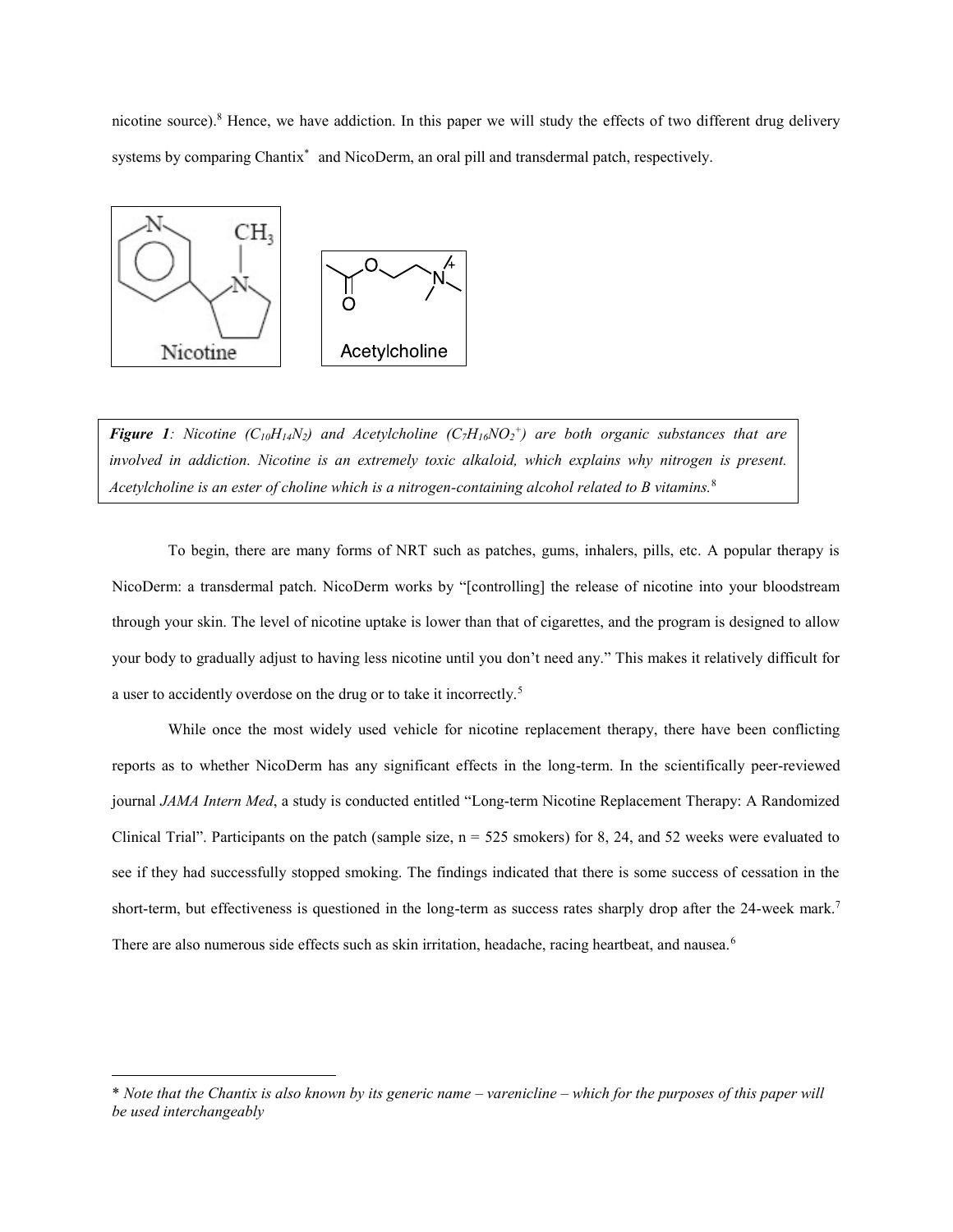In addition to nicotine replacement therapy via transdermal means, another popular antismoking medicine – called varenicline – is the "first nonnicotine antismoking medicine designed specifically to help smokers stop smoking," according to researcher Jotham W. Coe of the biopharmaceutical company Pfizer.<sup>9</sup> If we recall from earlier, the phenomenon of becoming addicted to cigarettes is because nicotine binds to a class of ion channels in the



cytisine share a common skeleton (red). Morphine's [3.3.1]-bicyclic skeleton can be changed to a [3.2.1]-bicyclic one (top, far right) without significant loss of activity. So the Pfizer team tried a [3.2.1]-bicyclic version of cytisine (bottom, far right). Like cytisine, this molecule mimic's nicotine binding to  $\alpha_4\beta_2$ .

*Figure 2: Varenicline (C13H13N3) resembles morphine and is being touted as revolutionary breakthrough for smokers wanting to quit.*9

central nervous system (CNS). These channels (nAChRs) bind to acetylcholine (recall *Figure 1*). As a result, these receptors in the brain, which also happen to respond to pleasurable and "reinforcing" stimuli, trigger the release of dopamine, which is the neurotransmitter that is related to addiction.<sup>8</sup>

Simply put, once a user becomes accustomed to these frequent bursts of dopamine, it becomes increasingly difficult to quit smoking. Varenicline is a drug that "partially mimic[s] nicotine's ability to activate  $\alpha_4\beta_2$ " -  $\alpha_4\beta_2$  being an abundant nAChR subtype. This drug works two-fold: first by activating  $\alpha_4\beta_2$  and thereby releasing dopamine to distract any cravings and by also directly blocking nicotine's access to these receptors which makes it more likely

for users to wean off nicotine completely. Varenicline was mimicked to resemble a significantly larger alkaloid morphine. In fact, the two structures are only different by the position of one nitrogen atom (see *Figure 2*).<sup>9</sup>

Perhaps instead of comparing Chantix and NicoDerm directly, both therapies can be combined to create a synergetic experience for the user. Such is the idea presented in a WebMD article, which finds that "combining two anti[-smoking](http://www.webmd.com/smoking-cessation/quit-smoking-11/rm-quiz-stop-smoking) approaches -- the medication [Chantix](http://www.webmd.com/drugs/2/drug-144470/chantix+oral/details) and nicotine patches -- improves the odds you'll [quit](http://www.webmd.com/smoking-cessation/ss/slideshow-13-best-quit-smoking-tips-ever)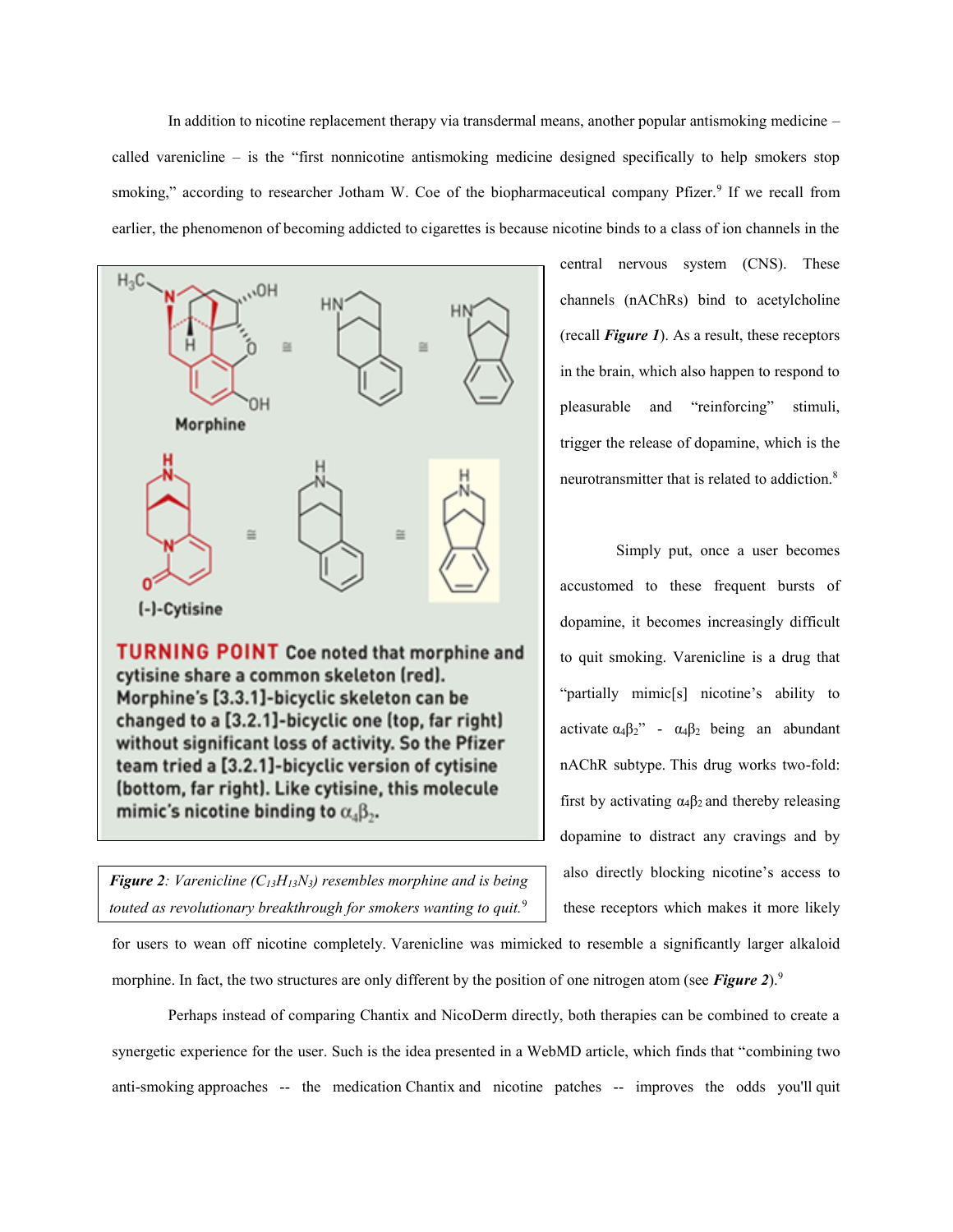[smoking](http://www.webmd.com/smoking-cessation/ss/slideshow-13-best-quit-smoking-tips-ever) over the short term." Although this approach can be financially taxing, Dr. Koegelenberg of Stellenbosch University and Tygerberg Academic Hospital in South Africa claims that combination therapy is only for a short while and will ultimately reduce smoking-related costs if/once the user quits smoking completely.<sup>2</sup>

While not without its fair incidences of side effects, a study was conducted by Chantix and nicotine patch makers that was published in the *Journal of the American Medical Association*. After 12 weeks, 55% of users who had combined therapy had stopped smoking compared to 41% of users who were on a placebo. After 6 months these percentages swayed to 49 and 33, respectively. Previously thought to have been dangerous, researchers have hypothesized that these medicines work well in unison because of "something to do with how they combine to disrupt the way the [brain](http://www.webmd.com/brain/ss/slideshow-concussions-brain-injuries) processes nicotine".<sup>2</sup> These facts seem to be supported in scientifically peer-reviewed article *Addiction* in a study called "An exploratory short-term double-blind randomized trial of varenicline versus nicotine patch for smoking cessation in women". Obviously this study is gender biased, but the results give us more insight as to how users deal with various drug therapies. In this study, the subjects were females, aged 18-45, who averaged more than or equal to ten cigarettes per day. In the two treatment groups, these women were either given varenicline and placebo pills, or a nicotine patch and placebo pills. At the end of the 4-week period, varenicline had 2:1 odds of end-of-treatment abstinence compared to the nicotine patch.<sup>3</sup> This begs the question whether or not a combination therapy would yield better results than any individual treatment alone, and it is probably not incorrect to speculate the combined therapy would have been better considering that the results were somewhat diminished during a standard post-treatment follow-up.

It is important to note that tobacco addiction affects all races, both sexes, all age groups, people in every education bracket and is otherwise not specific to any group of people. More research needs to be conducted to manufacture better drug designs and therapies.<sup>1</sup> There is substantial  $R&D$  giving insight in drug therapies that are better at targeting their desired destination as "researchers at Boston University have been working on packaging drugs into tiny charged nanoparticles, and then applying a small electric field to the skin that would open up pores…one day, such technology could be a way to give people shots without needles, and in a way that would be much faster-acting than current methods".<sup>4</sup>

In conclusion, both varenicline and NicoDerm are decorously promising in the short-run with varenicline having a slight advantage when both drugs are directly compared. However, the most successful smoking cessation results were obtained in groups of people who are on a combined therapy of both an oral pill and transdermal patch.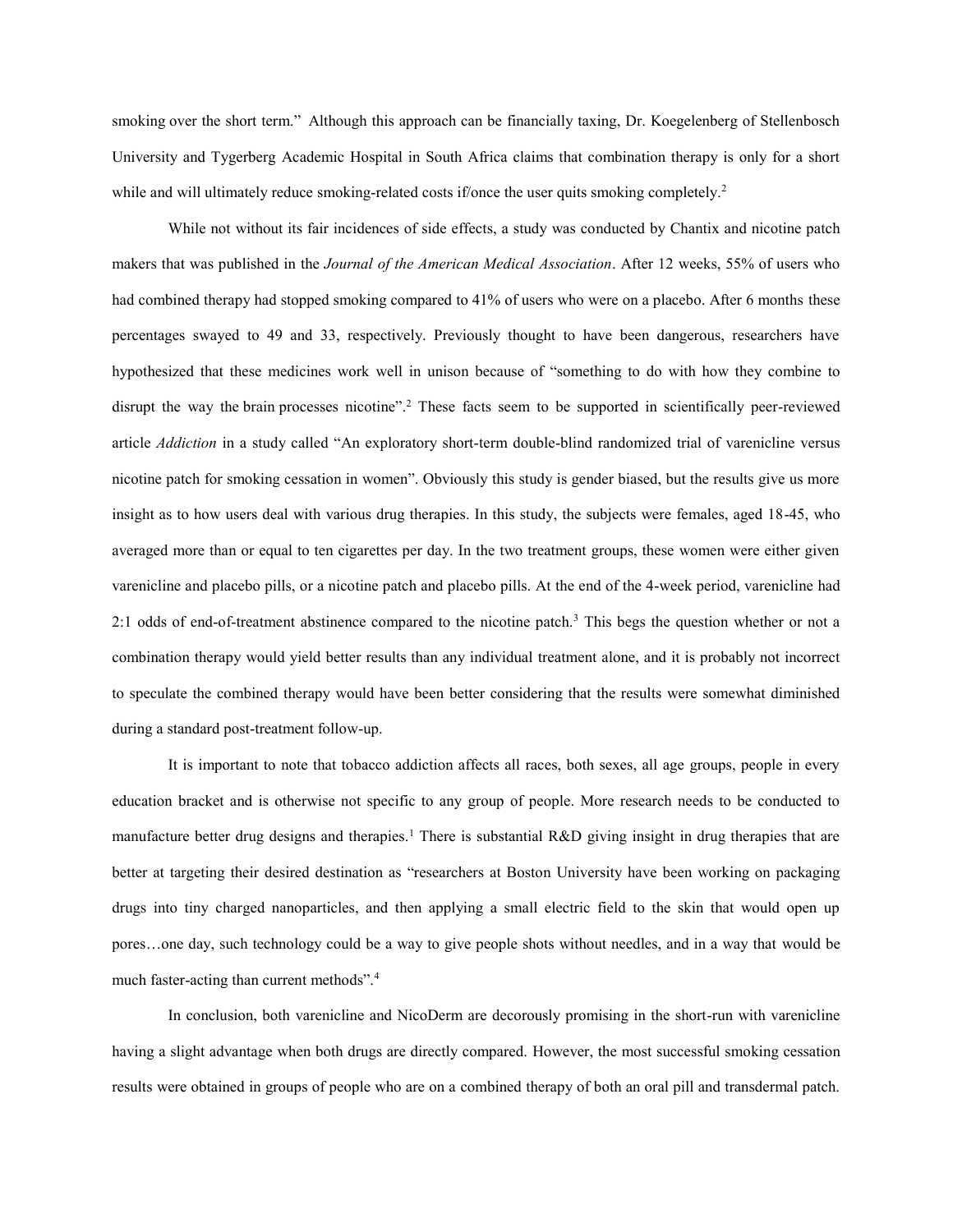As we have explored in this paper, both means of drug transportation work differently in the body but can prove to have significant success rates if done concurrently. Ultimately, overcoming addiction occurs when one is able to regain control of their dopamine and acetylcholine levels and not be consumed by the thought of smoking to alleviate a nicotine craving. For some it may be too late, but for others perhaps it is best to quit smoking by never starting in the first place. The future of drug design looks promising, however, and for those who have already started, it looks like medicine may help them stop.